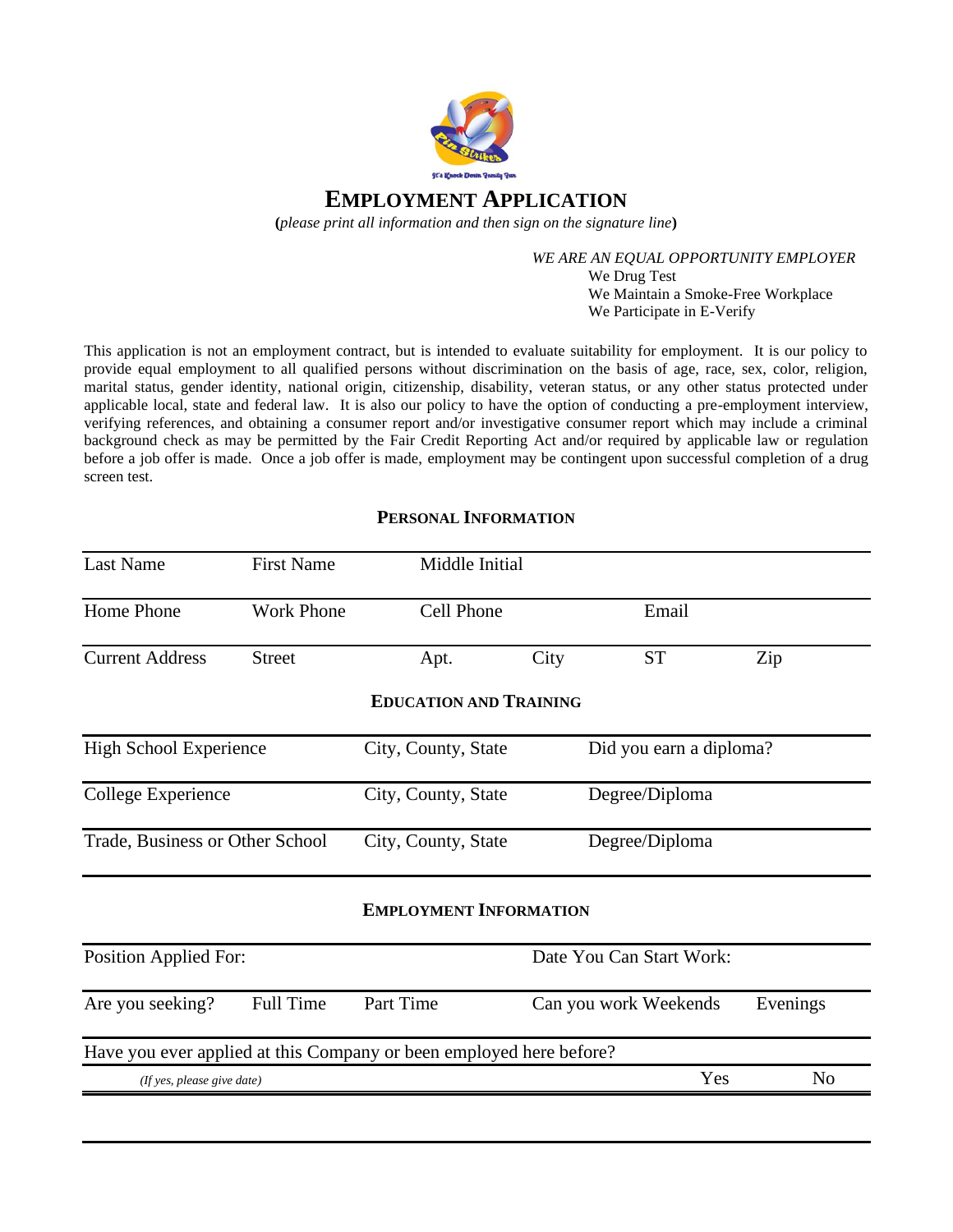| 1) Are you at least 18 years of age and legally eligible for working the US?                     | Yes | N <sub>0</sub> |
|--------------------------------------------------------------------------------------------------|-----|----------------|
| Proof of legal eligibility for employment in the United States will be required upon employment. |     |                |
| 2) Will you work overtime if asked?                                                              | Yes | No             |
| Do you have any restriction on working overtime when necessary?                                  | Yes | No             |
| If need be, would you have reliable transportation to permit you to work overtime hours?         |     |                |

3) Have you been convicted of a felony in the past 5 years which has not been annulled, expunged or sealed by a Court?\* No If yes, please explain

\_\_\_\_\_\_\_\_\_\_\_\_\_\_\_\_\_\_\_\_\_\_\_\_\_\_\_\_\_\_\_\_\_\_\_\_\_\_\_\_\_\_\_\_\_\_\_\_\_\_\_\_\_\_\_\_\_\_\_\_\_\_\_\_\_\_\_\_\_\_\_\_\_\_\_\_ *\*Conviction will not necessarily disqualify an applicant from employment and this employer will conduct a targeted screening considering the nature of the crime, the time elapsed, and the nature of the job applied for.*

## **EMPLOYMENT HISTORY**

| May we contact your present employer?                                       |               |              |                       |            | Yes   | N <sub>o</sub> |
|-----------------------------------------------------------------------------|---------------|--------------|-----------------------|------------|-------|----------------|
| Please list below your last three employers beginning with the most recent: |               |              |                       |            |       |                |
|                                                                             |               |              |                       |            |       |                |
| <b>Most Recent Employer</b>                                                 | City          | <b>State</b> |                       | <b>ZIP</b> | Phone |                |
| <b>Position Held</b>                                                        | Dates From/To |              | Pay Rate Upon Leaving |            |       |                |
| Supervisor                                                                  | Duties        |              |                       |            |       |                |
| Reason for Leaving                                                          |               |              |                       |            |       |                |
| <b>Next Most Recent Employer</b>                                            |               | City         | <b>State</b>          | <b>ZIP</b> |       | Phone          |
| <b>Position Held</b>                                                        | Dates from/To |              | Pay Rate upon Leaving |            |       |                |
| Supervisor                                                                  | Duties        |              |                       |            |       |                |
| Reason for Leaving                                                          |               |              |                       |            |       |                |
| <b>Next Most Recent Employer</b>                                            | City          | <b>State</b> |                       | <b>ZIP</b> | Phone |                |
| <b>Position Held</b>                                                        | Dates From/To |              | Pay Rate Upon Leaving |            |       |                |
| Supervisor                                                                  | Duties        |              |                       |            |       |                |
| <b>Reason for Leaving</b>                                                   |               |              |                       |            |       |                |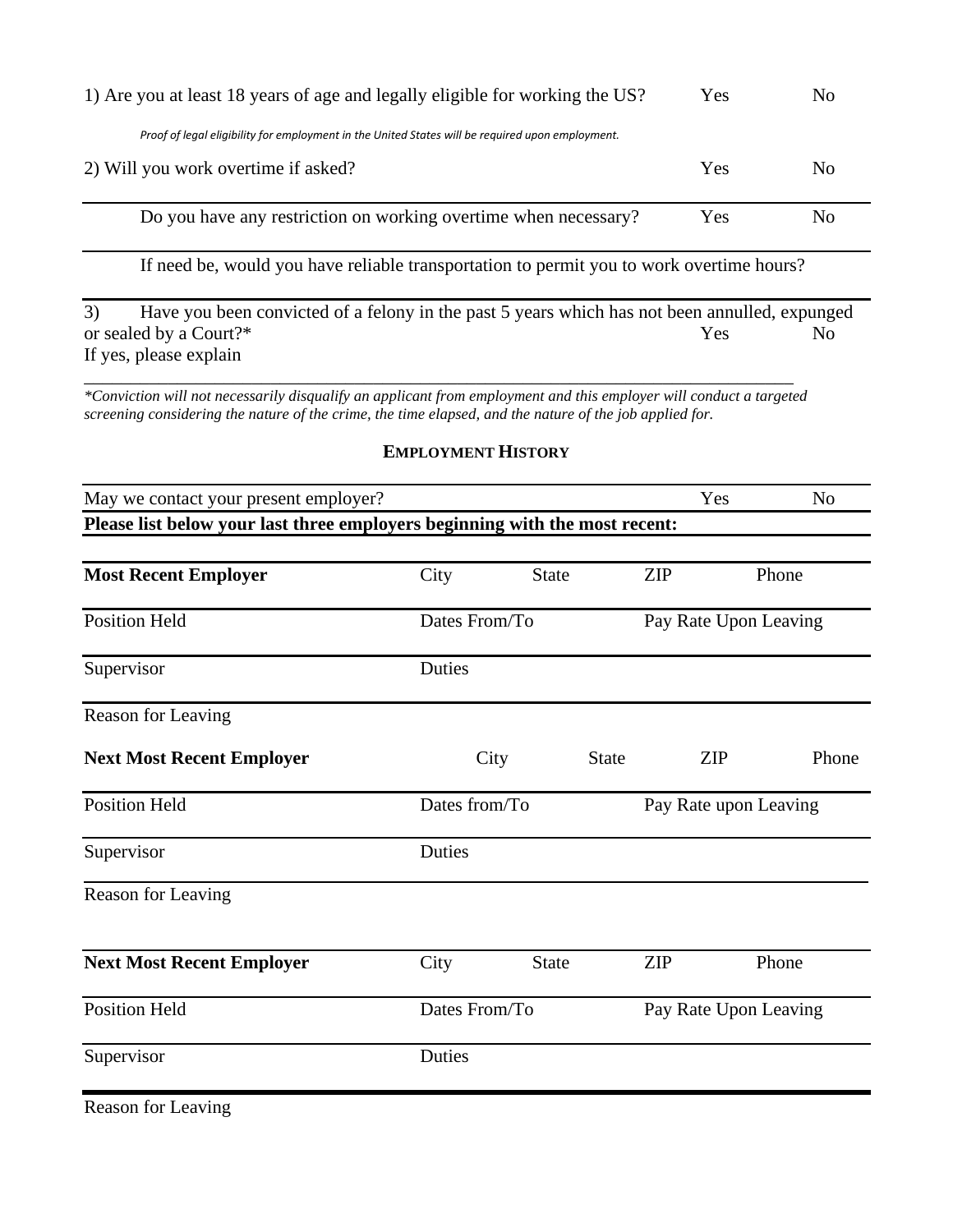### **JOB-RELATED SKILLS**

Please list any professional permits, licenses, designations, certifications, etc. that may relate to the position applied for. **Note if you have a valid and current Tennessee Alcohol On-Premises (Server) Permit**. Include date granted, name of organization and other relevant information:

| 1.                                                                                                                                                                                                          |                       |
|-------------------------------------------------------------------------------------------------------------------------------------------------------------------------------------------------------------|-----------------------|
| 2.                                                                                                                                                                                                          |                       |
| 3.<br><u> 2008 - 2008 - 2008 - 2008 - 2008 - 2008 - 2008 - 2008 - 2008 - 2008 - 2008 - 2008 - 2008 - 2008 - 2008 - 200</u>                                                                                  |                       |
| State any additional information you feel may be helpful to us in considering your application:                                                                                                             |                       |
| ,我们也不会有什么?""我们的人,我们也不会有什么?""我们的人,我们也不会有什么?""我们的人,我们也不会有什么?""我们的人,我们也不会有什么?""我们的人<br>,我们也不会有什么?""我们的人,我们也不会有什么?""我们的人,我们也不会有什么?""我们的人,我们也不会有什么?""我们的人,我们也不会有什么?""我们的人                                        |                       |
| Give the name and telephone number of three business/work references that are not related to you and<br>are not previous supervisors. If not applicable, list three personal references not related to you. |                       |
| 1.                                                                                                                                                                                                          |                       |
| 2.                                                                                                                                                                                                          |                       |
| <u> 1989 - Johann John Stein, marwolaethau (b. 1989)</u><br>3.                                                                                                                                              |                       |
| Please answer the following questions only if the position you are applying for requires driving a motor<br>vehicle on company business or as part of your job duties:                                      |                       |
| Do you have a valid driver's license?                                                                                                                                                                       | Yes<br>N <sub>0</sub> |
| If yes, please give driver's license number:                                                                                                                                                                | State of Issue:       |

Have you had your driver's license suspended or revoked or had your driving privileges modified by a court of law? (*provide details*) \_\_\_\_\_\_\_\_\_\_\_\_\_\_\_\_\_\_\_\_\_\_\_\_\_\_\_\_\_\_\_\_\_\_\_\_\_\_\_\_\_\_\_\_\_\_\_\_\_\_\_\_\_\_\_\_\_\_\_

Have you been convicted of or pled guilty to any traffic related offense within the past five years?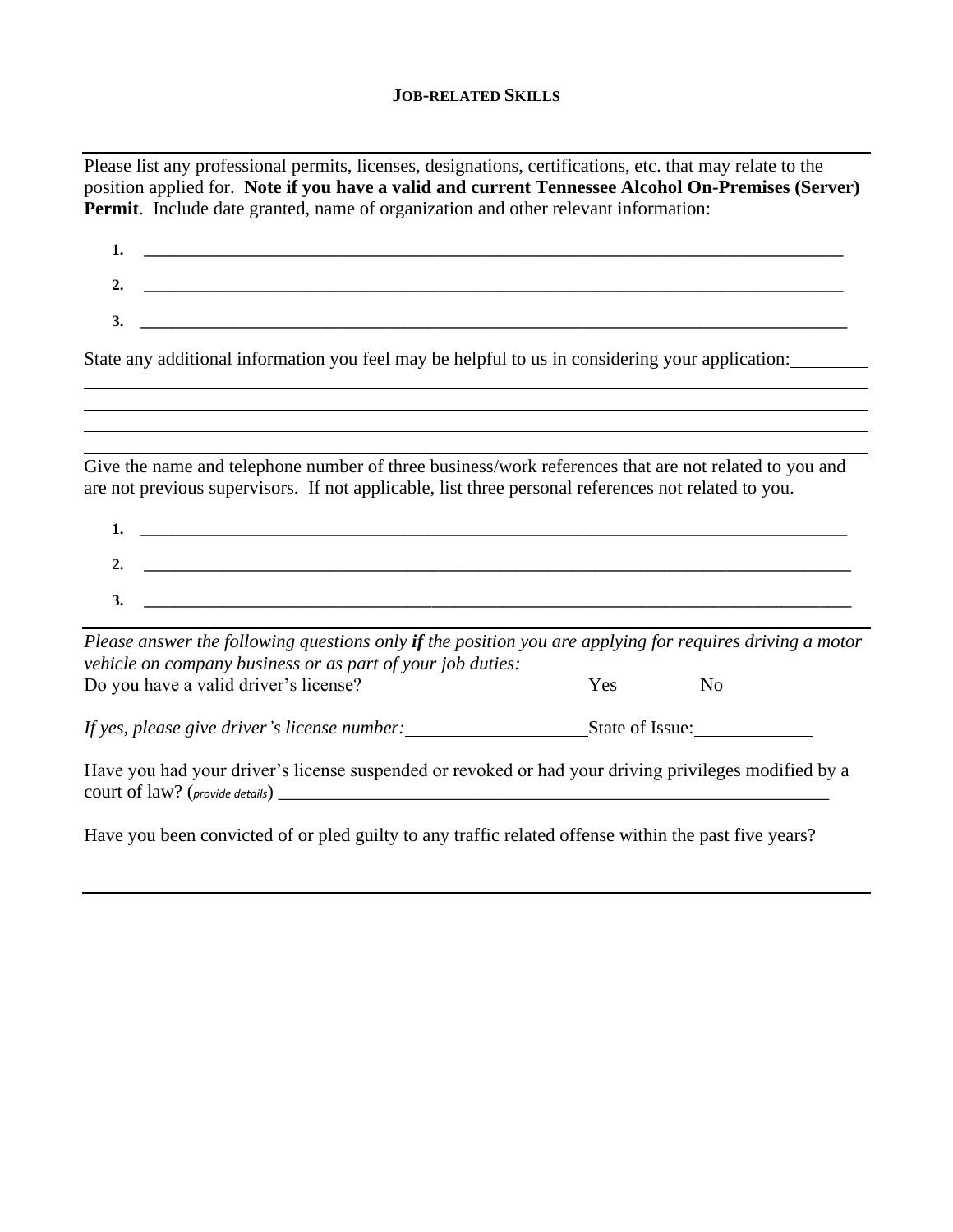#### **APPLICATION FOR EMPLOYMENT RELEASE AND DISCLAIMER**

#### **(***Please read carefully before signing)***:**

I certify that the information provided by me in this application is true, correct and complete and acknowledge that the facts provided herein by me are subject to verification by Triple BBB, LLC dba Pinstrikes ("Pinstrikes"). **I understand that this is simply an application for employment and does not imply I will be employed**.

I understand that should any statements by me to Pinstrikes either in my application or after employed (if employed) be found to be false or misleading in any way, then Pinstrikes may refuse to hire or, if hired, terminate my employment.

In order to verify the information that I have presented in this application, I authorize my former employer, school, persons, and other organizations referenced in this application to provide Pinstrikes with any and all information concerning my subjects covered by this application, and I hereby release such parties from all liability from any damages which may result for furnishing such information. **If requested I further authorize Pinstrikes and/or its authorized agent to perform a pre-hire investigation check and to pull a credit report on me and agree to provide the necessary authorization .** Additionally, I authorize Pinstrikes to supply my employment record, in whole or in part, and in confidence, to any prospective employer, government agency or other party, with a legal and proper interest.

If employed, I agree to conform to all rules and policies as set forth by Pinstrikes. I understand that if I am hired the length of my employment is not guaranteed. Recognizing that I will be free to voluntarily terminate my employment at any time, with or without cause, I acknowledge that my employment and compensation can be modified or terminated with or without cause, and with or without notice, at any time and that I will be an at-will employee.

I acknowledge that I have read all of the above statements and that I understand them.

Applicant's signature Date

\_\_\_\_\_\_\_\_\_\_\_\_\_\_\_\_\_\_\_\_\_\_\_\_\_\_\_\_\_\_\_\_\_\_\_\_\_\_\_\_\_\_\_

(This application is active for 30 days) Date:  $\frac{1}{\sqrt{2\pi}}$ 

FOR OFFICE USE ONLY Position(s) applied for: Referral Source

Advertisement

 $\Box$  Retrieved on-line application from website

 $\square$  Employee

 $\square$  Other

Name of Source (if applicable):

Applicant's signature Date